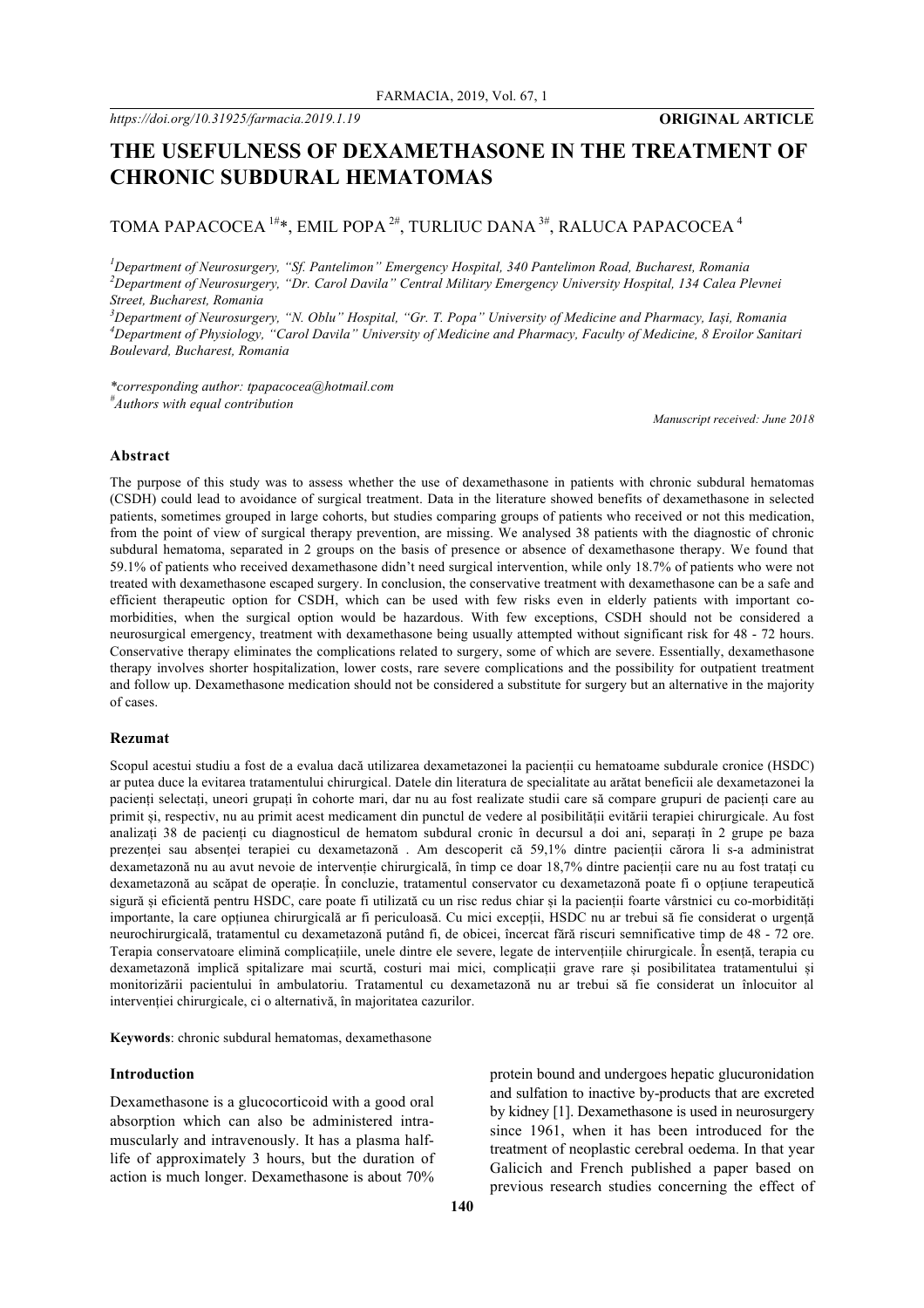dexamethasone in patients with brain oedema [6]. Nowadays, dexamethasone is the standard drug for the treatment of tumour-related vasogenic cerebral oedema [16, 18]. The vasogenic oedema is typically encountered in patients with intracranial tumours and is produced by the increased permeability of the blood-brain-barrier (BBB), while in the other type of cerebral oedema, the cytotoxic oedema, the BBB remains intact but an intracellular retention of sodium and water occurs due to a severe disruption of cellular metabolism [19]. The effect of dexamethasone seems to be the decrease of the abnormal vascular permeability [2, 9] this explaining its effect only in vasogenic oedema. In brain trauma there is a mixed cerebral oedema, both vasogenic and cytotoxic, but with the large predominance of the latter. For this reason, dexamethasone is not useful in traumatic brain injuries and it is even banned in acute situations because some studies have proven an associated increased mortality [3]. Nevertheless, there is a posttraumatic situation when, as shown by recent studies, dexamethasone may be useful: chronic subdural hematomas.

A subdural hematoma is a blood clot located in the subdural space and has mainly a traumatic origin. It is called acute in the first 72 hours after onset, subacute between days 3 and 21 and chronic after three weeks. Chronic subdural hematoma (CSDH) consists of liquefied blood frequently surrounded by membranes developed apparently as an inflammatory response triggered by the presence of blood-lysis products in the subdural space. This membranes can, sometimes, have a considerable thickness, impeding the spontaneous resorption of CSDH, causing recurrences in operated CSDH and being an important factor that promotes the enlargement of the subdural fluid collection through a cycle of re-bleeding - fibrinolysis [4, 10].

The incidence of CSDH is about 2 persons/100000 inhabitants/year in the general population but it is much higher in people older than 70 (58/100000/year) [4, 7, 22]. Risk factors for developing a CSDH beside age are alcoholism and coagulation disturbances (coagulopathies and anticoagulant treatment). Such patients can present blood accumulation in the subdural space even after minor head trauma followed by slow venous bleeding. Symptoms can appear several weeks after the traumatic event, frequently the patient being unable to recall it.

Symptomatic large (more than 1cm thickness) CSDH are usually operated. Although the surgical interventions are, in most cases, minimally invasive and the postoperative neurological outcome is, generally, very good, complications are not infrequent. Patients can present infections of the wound or even subdural empyema, *ex-vacuo* intracerebral haemorrhage or tension pneumocephalus [4, 21, 22]. Death can sometimes occur postoperatively, especially in elderly patients. Additionally, the recurrence rate for operated

CSDH is between 16 and 25 % [4, 17, 22, 24]. All this facts have determined physicians to try to find alternative conservative ways of treatment to surgery. One of this non-operative measures attempted in the management of CSDH is the use of systemic glucocorticoids [4, 22, 23, 25, 26].

#### **Materials and Methods**

We performed a retrospective analysis using data collected from medical records of all patients admitted in the Neurosurgical Department of "Sf. Pantelimon" Emergency Hospital, Bucharest, Romania with the diagnostic of chronic subdural hematoma during two years, between 01.01.2016 and 31.12.2017.

The inclusion criteria were: patients of both genders, age > 18 years old; hypodense or isodense subdural collection on CT-scan; patients with grade 1 - 3 on modified Rankin Scale (mRS) (Table I) at admission. Type I collagen of bovine origin was extracted by the currently.

|                | <b>Table I</b>                                     |
|----------------|----------------------------------------------------|
|                | Modified Rankin Scale (mRS)                        |
| <b>Score</b>   | <b>Functional status</b>                           |
| 0              | No symptoms                                        |
| 1              | No significant disability, able to carry out all   |
|                | usual activities despite some symptoms             |
| $\overline{2}$ | Slight disability. Able to look after personal     |
|                | affairs without assistance but unable to carry out |
|                | all previous activities                            |
| 3              | Moderate disability. Requires some help, but able  |
|                | to walk unassisted                                 |
| 4              | Moderate severe disability. Unable to attend to    |
|                | own body needs without assistance and unable to    |
|                | walk unassisted                                    |
| 5              | Severe disability. Requires constant nursing care  |
|                | and attention, bedridden, incontinent              |
| 6              | Dead                                               |

The exclusion criteria were: age  $\leq 18$  years; remnants of fresh blood images on CT scan (subacute hematomas or rebleeding in chronic hematomas); other brain lesions (stroke, aneurysms, brain tumours); patients with grade  $\geq$  4 on modified Rankin Scale (mRS) at admission; patients operated in the first 24 hours after admission on emergency basis due to poor neurological condition; patients with midline shift on CT- scan more than 5 mm.

We found 38 eligible patients who were divided into two groups: group A, comprising the patients who received dexamethasone, and which included 22 subjects of both gender (15 female and 7 male), aged between 48 and 86 years old,  $(71.18 \pm 8.11)$  and group B, comprising the patients who didn't receive dexamethasone which included 16 patients of both gender (11 female and 5 male), aged between 48 and 89 years old,  $(72.12 \pm 9.38)$ . There were no significant differences between groups ( $p > 0.05$ ) regarding gender distribution, mean age and proportion of patients who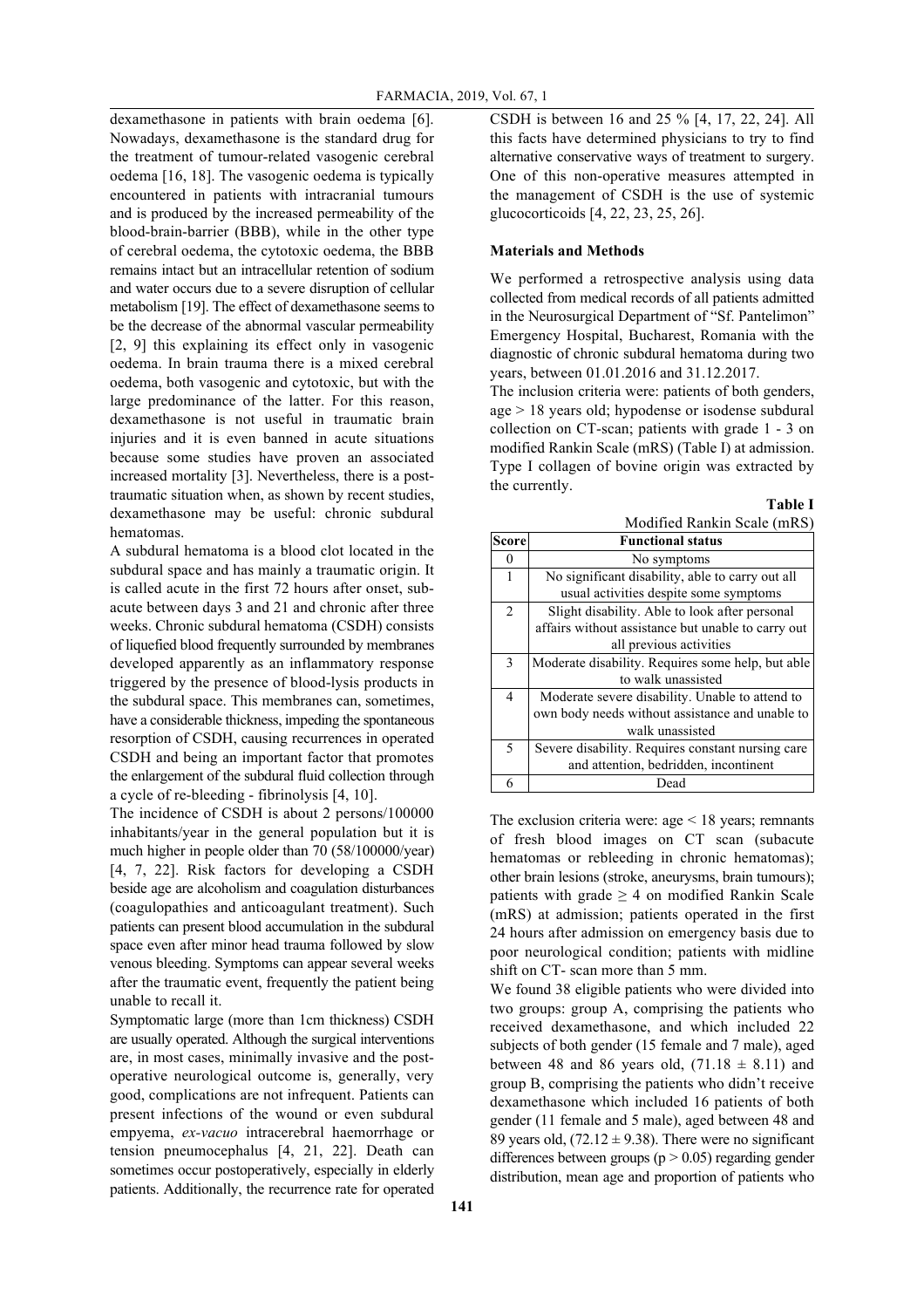were on anticoagulant treatment prior to admission (Table II).

#### **Table II**

The demographic characteristics of the group who received dexamethasone (Group A) and the group who did not received (Group B)

| <b>Parameters</b>                                                       | <b>Group A</b> | <b>Group B</b>          | р    |  |  |  |  |  |
|-------------------------------------------------------------------------|----------------|-------------------------|------|--|--|--|--|--|
|                                                                         | $(n = 22)$     | $(n = 16)$              |      |  |  |  |  |  |
| Age (years), Mean $\pm$ SD   71.18 $\pm$ 8.11   72.12 $\pm$ 9.38   0.74 |                |                         |      |  |  |  |  |  |
| Gender (f/m)                                                            |                |                         |      |  |  |  |  |  |
| n                                                                       | 15/7           | 11/5                    | 0.98 |  |  |  |  |  |
| $\frac{9}{0}$                                                           |                | 68.18/31.81 68.75/31.25 |      |  |  |  |  |  |
| Anticoagulant therapy                                                   |                |                         |      |  |  |  |  |  |
| n                                                                       | 7/22           | 5/16                    | 0.94 |  |  |  |  |  |
| $\sqrt{6}$                                                              | 32%            | 31%                     |      |  |  |  |  |  |

The study was performed according to ethical regulations derived from the Declaration of Helsinki. For each case, a written informed consent was signed by the patient or a relative regarding the acceptance of the treatment either conservative or surgical.

# *Treatment protocol*

Dexamethasone in group A was administered following the same protocol in all patients: 8 mg *per* day, every day during the first week, then 4 mg daily in the second week, and, finally, 4 mg once every 2 days in the third week (Table III).

**Table III** Dexamethasone treatment protocol

| Dose                     | Day      |
|--------------------------|----------|
| 4 mg at 12 hours         |          |
| 4 mg once a day          | $8 - 14$ |
| 4 mg once every two days | 15 - 21  |

The drug was administered intravenously or intramuscularly. In 9 patients (40.9 %) the protocol had to be interrupted because their condition was not improving or was even getting worse and they underwent a surgical procedure. Surgery was performed between the third and the twelfth day of surveillance. The patients of group B were closely monitored and treated with bed rest and fluid restoration if needed. In 13 patients (81.3 %) a surgical intervention had to be eventually performed between the third and the eighth day of surveillance.

Patients with midline shift on CT- scan between 1 and 5 mm, both in group A and B, received mannitol 20% 125 mL/day. Those with midline shift more than 5 mm were operated. All patients were monitored with CT-scans every 7 days or whenever their condition was deteriorating.

The primary outcome measure was to assess the rate of need for surgical intervention in the first 3 weeks after admission for patients with CSHD treated/non treated with dexamethasone. The success rate of the conservative treatment is defined as the number of patient who did not required surgical interventions in each group.

#### *Statistical analysis*

The statistical analysis was performed using the SPSS statistical software version 20.0. The Student test was used to check for differences between quantitative data and the Chi-square test was used for qualitative variables; differences were considered statistical significant for  $p < 0.05$ .

# **Results and Discussion**

We have compared the two groups regarding the possibility to avoid surgical intervention in nonemergent cases with CSDH.

# **Table IV**

| The comparison between the groups regarding the need of surgical intervention |                                    |                                       |        |  |  |  |
|-------------------------------------------------------------------------------|------------------------------------|---------------------------------------|--------|--|--|--|
| <b>Parameters</b>                                                             | <b>Group A</b>                     |                                       |        |  |  |  |
|                                                                               | Dexamethasone treatment $(n = 22)$ | No dexamethasone treatment $(n = 16)$ |        |  |  |  |
| <b>OPERATED</b>                                                               |                                    |                                       | 0.0128 |  |  |  |
|                                                                               |                                    |                                       |        |  |  |  |
| $\frac{1}{2}$                                                                 | 40.9%                              | 81.3%                                 |        |  |  |  |
| <b>NONOPERATED</b>                                                            |                                    |                                       |        |  |  |  |
| n                                                                             | 13                                 |                                       |        |  |  |  |
| $\frac{9}{0}$                                                                 | 59.1%                              | 18.7%                                 |        |  |  |  |

#### **Table V**

The clinical outcome at 3 weeks using the modiefied Rankin Scale

| <b>GROUP A</b> |          |               |          |                  | <b>GROUP B</b> |              |               |          |               |         |  |
|----------------|----------|---------------|----------|------------------|----------------|--------------|---------------|----------|---------------|---------|--|
|                |          | Admission     |          | <b>Admission</b> |                | 3 weeks      |               |          |               | 3 weeks |  |
| mRS Grade      | $n = 22$ | $\frac{0}{0}$ | $n = 22$ | $\%$             | mRS Grade      | $n = 16$     | $\frac{6}{9}$ | $n = 16$ | $\frac{6}{9}$ |         |  |
|                |          |               | 10       | 45.45            |                |              |               |          | 37.50         |         |  |
|                |          | 18.18         | 11       | 50.00            |                |              | 18.75         |          | 31.25         |         |  |
|                |          | 50.00         |          | 4.54             |                |              | 43.75         | າ        | 12.50         |         |  |
|                |          | 31.82         |          |                  |                | <sub>t</sub> | 37.50         | 2        | 12.50         |         |  |
|                |          |               |          |                  |                |              |               |          |               |         |  |
|                |          |               |          |                  |                |              |               |          |               |         |  |
|                |          |               |          |                  |                |              |               |          | 6.25          |         |  |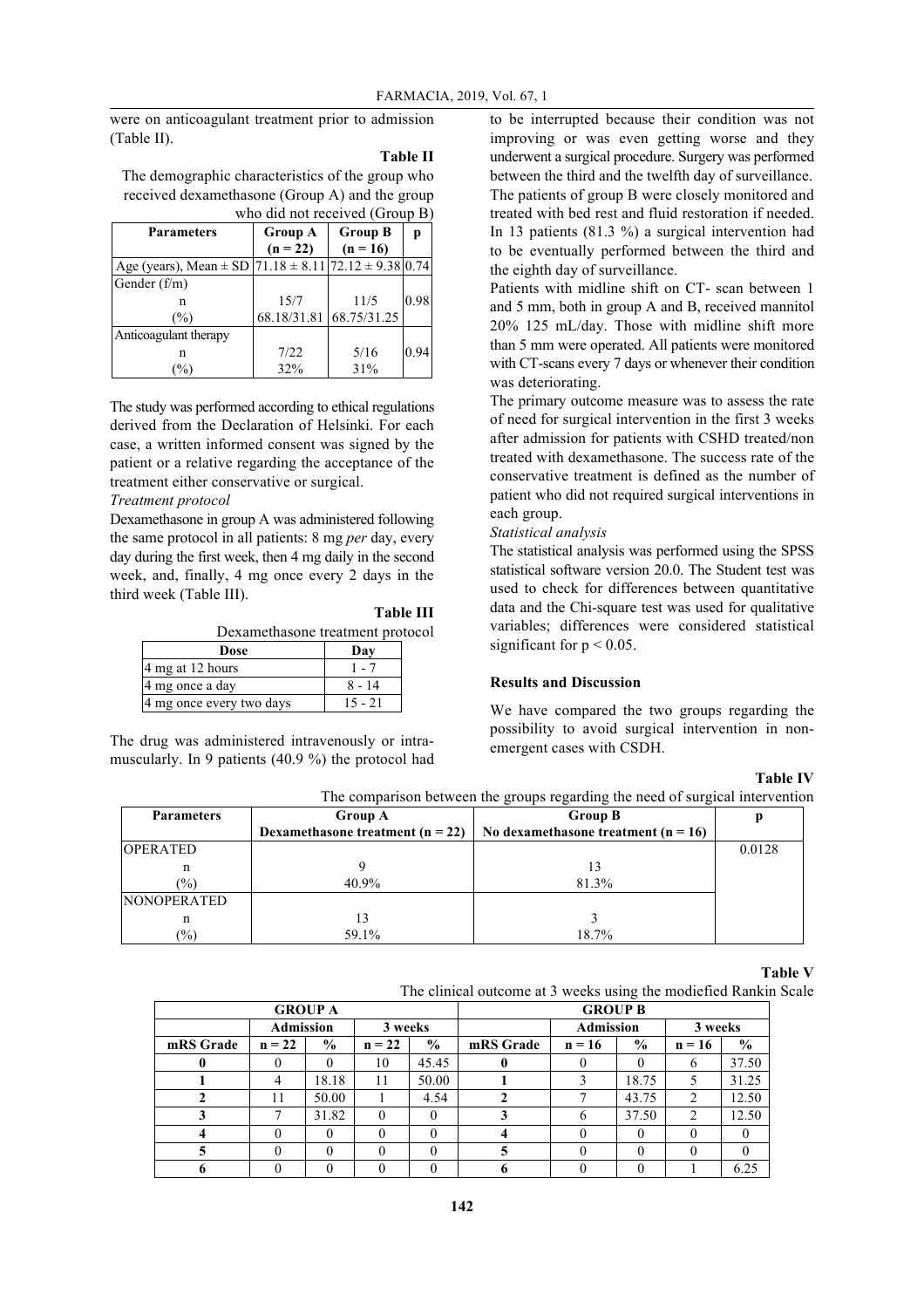In group A (patients treated with dexamethasone) in 13 patients (59.1%) surgery was avoided, while in group B only 3 patients (18.7%) were successfully treated conservatively. There is a significant difference between the results in the two groups, showing a clear benefit of the dexamethasone treatment over observation alone in preventing the need of a surgical decompression ( $p < 0.05$ ) (Table IV).

We have analysed the clinical outcome at 3 weeks using the modified Rankin Scale (mRS); the results are summarized in Table V.

Regarding the complications related to the treatment, we had mortality 0 in group A. Among all patients enrolled in this study, there was only one death, in an 89-years old male patient from group B who suffered a massive postoperative *ex-vacuo* intracerebral hematoma. In group A, adverse events occurred in 5 patients (22.7%) represented by hyperglycaemias in 3 cases (13.6%) among which 2 were mild, requiring only diet measures and slight adjustment of oral antidiabetic drugs doses and one severe, in an insulin- dependent patient, situation that imposed suppression of the dexamethasone treatment and surgical intervention. There were also, 2 urinary infections (9.1%) that occurred postoperatively in patients who needed Foley bladder catheter for more than 48 hours.

In group B, 5 morbidities were present in 4 cases (25%), all in operated patients: 1 urinary infection, 1 *Clostridium difficile* infection, 1 bronchopneumonia and 2 increased postoperative motor deficits.

If we analyse the 22 operated cases, in both groups, we find a postoperative mortality of 4.5% (1 case) and 31.81% (7 cases) morbidity, compared with 0 mortality and 18.75% morbidity in non-operated patients.

In Table VI there are summarize the treatment complications in operated *versus* non-operated patients.

**Table VI**

| <b>Complications</b>                 | Operated patients $(n = 22)$ |       | Non-operated patients ( $n = 16$ ) |       |
|--------------------------------------|------------------------------|-------|------------------------------------|-------|
|                                      |                              | $\%$  |                                    | $\%$  |
| Death                                |                              | 4.50  |                                    |       |
| Urinary infection                    |                              | 13.63 |                                    |       |
| Hyperglycemia                        |                              |       |                                    | 18.75 |
| Worsening of motor deficit           |                              | 12,50 |                                    |       |
| Infection with Clostridium difficile |                              | 4.50  |                                    |       |
| Bronchopneumonia                     |                              | 4.50  |                                    |       |
| Total complications                  |                              | 36.36 |                                    | 18.75 |

Even though dexamethasone had a long history in CSHD treatment, its role is still controversial and is a very actual subject of debate, reason for which larger studies are initiated worldwide [11, 15].

The reason for using glucocorticoids in CSDH is based on their capacity to block the inflammatory changes that occur when the hematoma develops. Their effect is more obvious in the blockage of neomembranes formation by inhibiting inflammatory mediators like lymphokins and prostaglandins in parallel with the stimulation of lipocortin, which is a powerful inhibitor of inflammation and oxidative stress [5, 8, 12, 22]. Glucocorticoids are also stimulating the secretion of the inhibitor of plasminogen which reduces the lysis-rebleeding cycle of the clot [4, 13]. Another effect is the inhibition of angiogenesis [22].

Experimental studies using murine models showed neo-membrane inhibition after dexamethasone administration [12].

Several studies in the last twenty years have observed the effects of dexamethasone on CSDH. Most of them enlisted small numbers of patients and the results were promising regarding the recurrence rate, morbidity and mortality of this patients. A large study accomplished in 2009 in Spain [4] showed that only 22% of the patients with CSDH treated with dexamethasone needed eventually a surgical

intervention. The morbidity rate among these patients was quite high (27.8%), the more frequent complications encountered being hyperglycaemia, infections and gastrointestinal bleeding. The protocol of dexamethasone administration consisted of a daily oral or intravenous dose of 12 mg, fractionated in 3 portions, in the first three days, followed by slow-tapering of the daily dose (reducing 1 mg every three days) until the complete withdrawal [4].

More recently, in 2017, a study performed in China [26] included 24 patients with recurrent CSDH who underwent dexamethasone treatment. Among them, 17 (70.8%) were treated successfully conservatively and only 7 required reoperation. Complications appeared in 3 (12.5%) patients (hyperglycaemia, urinary tract infection, and pneumonia). There was one death registered (4.2%) because of massive brain infarction. A double-blind, randomized, clinical study, called: "*Role of dexamethasone in the conservative treatment of chronic subdural hematoma"*, conducted in Quebec [19], started in 2007 but was terminated earlier than estimated, in 2016, because of numerous severe adverse events. Participants allocated to the treatment group received a daily dosage of 12 mg (4 mg three times *per* day) of dexamethasone for three weeks. Corticosteroid treatment was then tapered off over the next week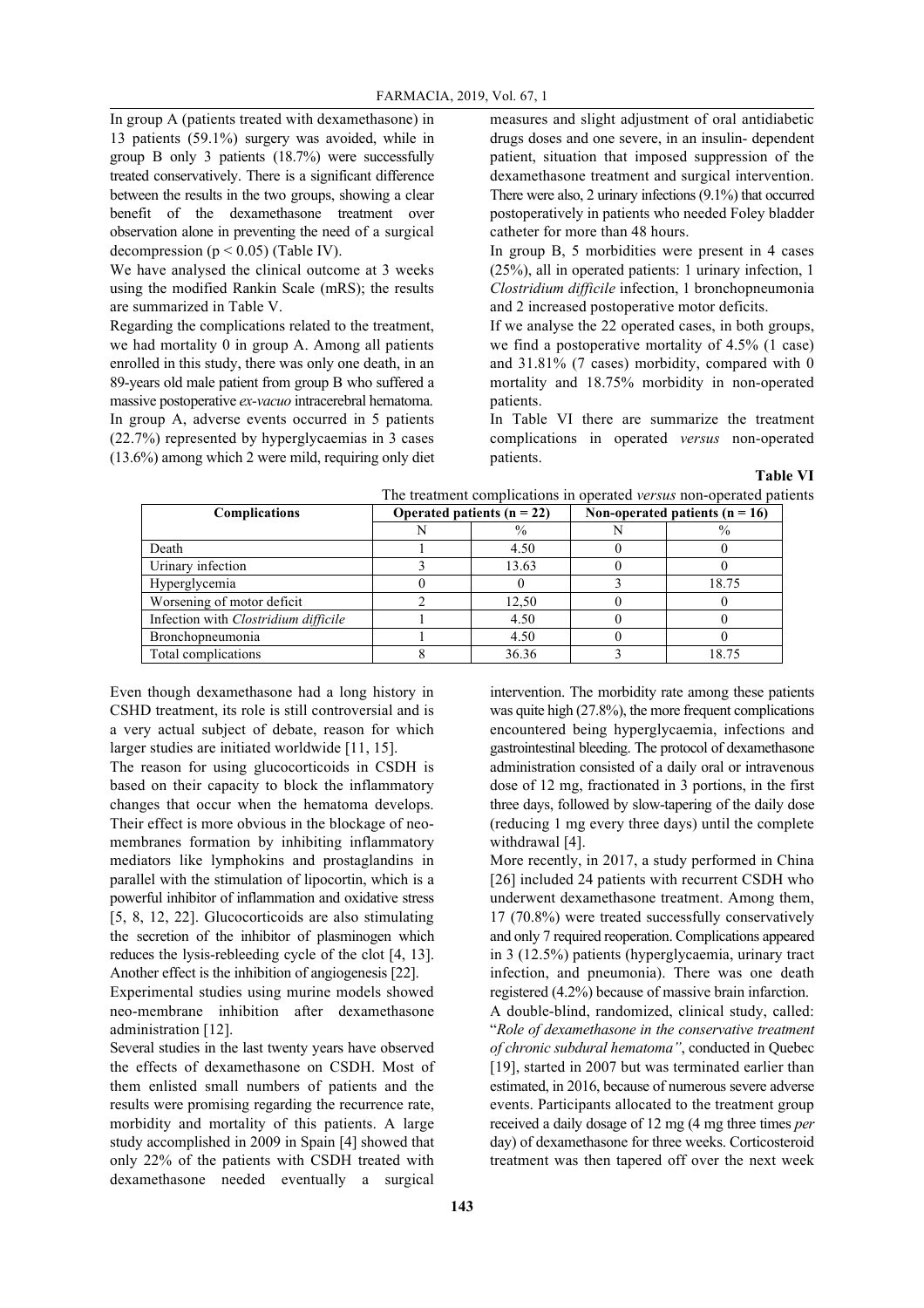(8 mg for 48 hrs, 4 mg for 48 hrs, 2 mg for 48 hrs and 1 mg for 24 hrs).

# In our study, in order to prevent a high rate of complications due to dexamethasone administration, we have chosen a lower daily dose, of 8 mg in the first week, followed by 4 mg in the second week and 4 mg once every two days in the third week. Furthermore, we treated our patients with omeprazole 20 mg/day to protect them from gastrointestinal bleedings.

In comparison with other similar studies, the prevention of surgery for patients with CSDH who were subjected to dexamethasone treatment had a lower rate (59.1%), possibly due to smaller doses used in our study. Another factor involved in that difference could be a more strict surgical indication. On the other hand, adverse events related to dexamethasone administration were less frequent and less severe in our study.

#### **Conclusions**

Conservative treatment with dexamethasone can be a safe and efficient therapeutic option for CSDH as has been shown in literature. This assertion is also supported by our experience, materialized in this study. Dexamethasone can be used with fewer risks even in elderly patients with important co-morbidities, when the surgical option would be hazardous. Good results have been obtained even in cases of hematomas with important midline shift or neurological deficits.

With few exceptions, CSDH should not be considered a neurosurgical emergency and conservative treatment with dexamethasone and other measures can be usually attempted without significant risk for 48 - 72 hours. From our experience, in at least 60% of cases, operation can be avoided by treating the patients with CSDH with dexamethasone.

The conservative therapy eliminates the complications related to surgery, some of which are severe. On the other hand, complications related to dexamethasone administration are, basically, hyperglycaemia and propensity to infections, which, except a few severe cases, can be easily dealt using common therapeutic measures. Essentially, dexamethasone therapy involved shorter hospitalization, lower costs, rare severe complications and the possibility for outpatient treatment and follow up.

This relatively new trend in the treatment of CSDH contradicts the traditional view of neurosurgeons who have the tendency to indicate early surgery in most of the patients. Dexamethasone medication should not be considered a substitute for surgery but an alternative in the majority of cases.

Our study is a retrospective one and it included only a limited number of subjects. Another limitation of our study was the inability to evaluate patients for a longer interval, due to lack of compliance and absence

for control visits. This is why conclusions cannot be generalized and further studies are necessary.

#### **Conflicts of interest**

The authors declare no conflicts of interests.

#### **References**

- 1. Almenawer SA, Farrokhyar F, Hong C, Alhazzani W, Manoranjan B, Yarascavitch B, Parnian A, Benedicto B, Kesava R, Naresh M, Singh S, Chronic subdural hematoma management: a systematic review and metaanalysis of 34829 patients. *Ann Surg.*, 2014; 259(3): 449-457.
- 2. Berghauser-Pont LM, Dirven CM, Dippel DW, Verweij BH, Dammers R, The role of corticosteroids in the management of chronic subdural hematoma: a systematic review. *Eur J of Neurology*, 2012; 9(11): 1397-1403.
- 3. Bullock MR, Povlishock JT, Brain Trauma Foundation, American Association of Neurological Surgeons, Congress of Neurological Surgeons, AANS/CNS Joint Section on Neurotrauma and Critical Care. Guidelines for the management of severe traumatic brain injury. *J Neurotrauma.*, 2007; 24(Suppl1): S1-S106
- 4. Delgado-López PD, Martin-Velasco V, Castilla-Díez JM, Rodríguez-Salazar A, Galacho-Harriero AM, Fernández-Arconada O, Dexamethasone treatment in chronic subdural haematoma. *Neurocirugia*, 2009; 20(4): 346-359.
- 5. Edlmann E, Giorgi-Coll S, Whitfield PC, Carpenter KL, Hutchinson PJ, Pathophysiology of chronic subdural haematoma: inflammation, angiogenesis and implications for pharmacotherapy. *J Neuroinflammation*, 2017;  $14(1): 1-13.$
- 6. Galicich JH, French LA, Use of dexamethasone in the treatment of cerebral edema resulting from brain tumors and brain surgery. *Am J Pract Dig Treat.*, 1961; 12: 169-174.
- 7. Gelabert M, Fernández JM, López E, García-Allut A, Hematoma subdural crónico en el paciente mayor de 80 años. *Neurocirugía*, 2001; 12: 325-330.
- 8. Ghica MV, Albu Kaya MG, Dinu-Pîrvu CE, Lupuleasa D, Udeanu DI, Development, optimization and *in vitro*/*in vivo* characterization of collagendextran spongious wound dressings loaded with flufenamic acid. *Molecules*, 2017; 22(9): 1-22.
- 9. Holl DC, Volovici V, Dirven CM, Peul WC, van Kooten F, Jellema K, Lingsma HF, Pathophysiology and non-surgical treatment of chronic subdural hematoma: from past to present to future. *World Neurosurgery*, 2018; 116: 402-411.
- 10. Mihai LM, Mitrea N, Papacocea R, Ciornei C, Badarau A, Redox status in wistar rat blood after hypoxia. *Farmacia*, 2012; 60(3): 358-365.
- 11. Kolias AG, Edlmann E, Thelin EP, Bulters D, Holton P, Suttner N, Owusu-Agyemang K, Al-Tamimi YZ, Gatt D, Thomson S, Anderson IA, Richards O, Whitfield P, Gherle M, Caldwell K, Davis-Wilkie C, Tarantino S, Barton G, Marcus HJ, Chari A, Brennan P, Belli A, Bond S, Turner C, Whitehead L, Wilkinson I, Hutchinson PJ, British Neurosurgical Trainee Research Collaborative (BNTRC) and Dex-CSDH Trial